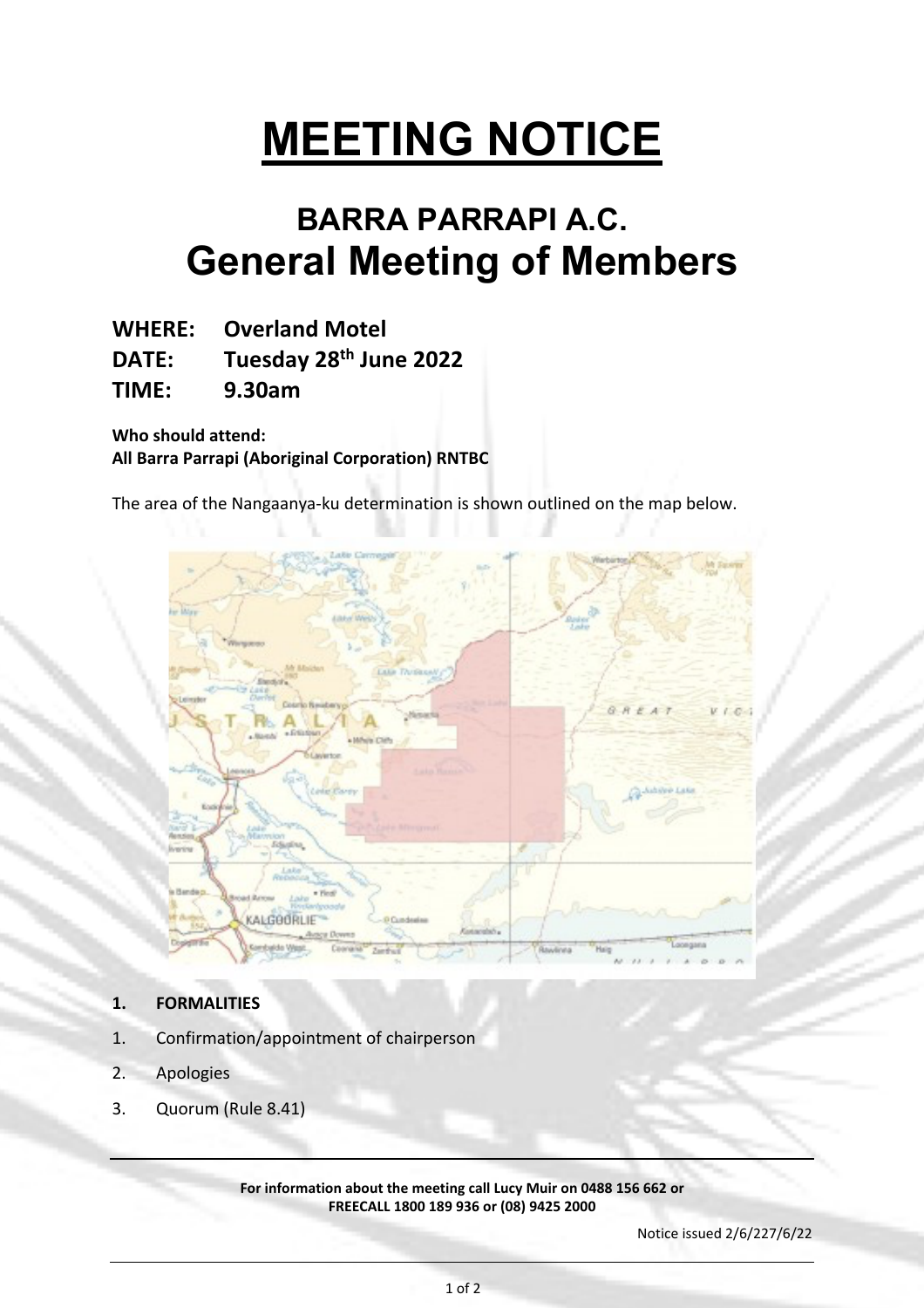## **2. HERITAGE MATTERS**

a) Heritage Committee discussion / election

# **3. LITIGATION UPDATE (Central Desert)**

a) Update on Nangaanya-ku Part B Native Title Claim

## **4. FINANCE (DABS)**

- a) Financial update
- b) Authorisation of payments for Directors and Heritage Committee when attending director's meetings
- c) Trustee Advisory Committee discussion / appointment

## **5. FUTURE ACTS UPDATE**

- a) Future acts update
- **6. MINING/ EXPLORATION / GOVERNMENT PRESENTATIONS**
- **7. OTHER BUSINESS**

## **Who else will be attending?**

- **Central Desert:** Angela Melville (Lawyer), Malcolm O'Dell (Lawyer) and Lucy Muir (PBC Support Officer)
- **DABS**: Ruwan Silva (Accountant)

# **PLEASE NOTE - THIS IS NOT A MONEY MEETING**

# **TRAVEL ASSISTANCE:**

Central Desert Native Title Services (**Central Desert**) is facilitating the meeting on behalf of Barra Parrapi. For travel assistance please contact Lucy Muir on 0448 156 662 with your bank details or the Central Desert office on 9425 2000 prior to the meeting. **Travel assistance has changed**. Barra Parrapi **AC DOES NOT USE PURCHASE ORDERS**; travel assistance will be paid directly into your bank account when the meeting concludes in accordance with a formula agreed by the directors.

*We also ask that you confirm your attendance at the meeting for catering purposes.* 

If you are not sure if you should attend, please contact **LUCY MUIR on 0448 156 662** who can put you in contact with the claim anthropologist.

> **For information about the meeting call Lucy Muir on 0488 156 662 or FREECALL 1800 189 936 or (08) 9425 2000**

> > Notice issued 7/6/22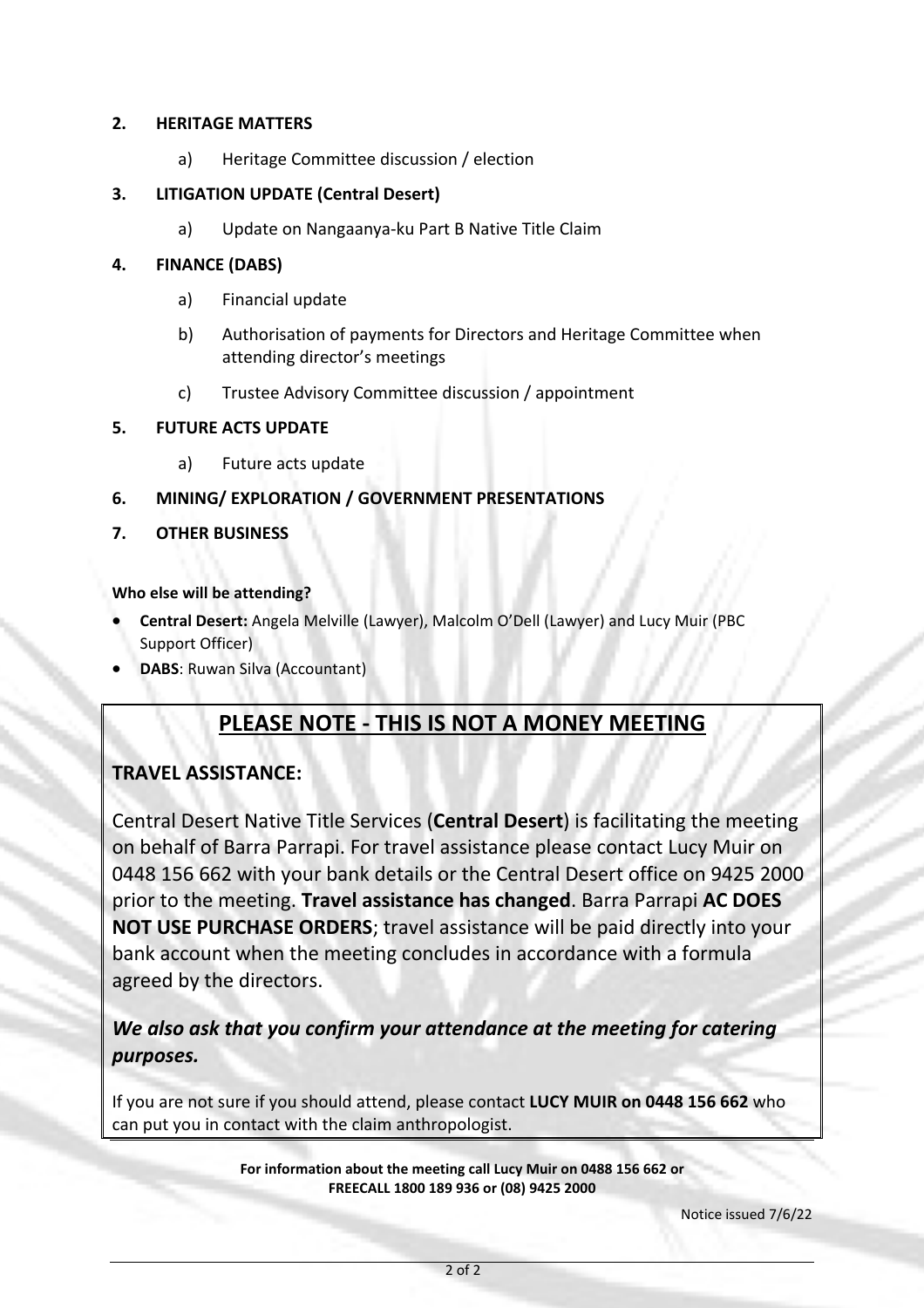# **BARRA PARRAPI A.C. NATIVE TITLE HOLDERS MEETING NOTICE**

**WHERE: Overland Motel**

**DATE: Tuesday 28th June 2022**

**TIME: Immediately after the close of the General Meeting**

# **Who should attend:**

- Members of Barra Parrapi (Aboriginal Corporation) RNTBC, and;
- All Nangaanya-ku Native Title Holders
- 1. Authorisation of Iluka Midwest exploration agreement
- 2. Authorisation of deed of assignment for agreement with Carawine Resources;
- 3. Consent of native title holders for authorisation of BPAC directors to execute heritage protection and land access agreements in relation to prospecting and exploration licences.

#### **For information about the meeting call Lucy Muir on 0488 156 662 or FREECALL 1800 189 936 or (08) 9425 2000**

Notice issued 7/6/22